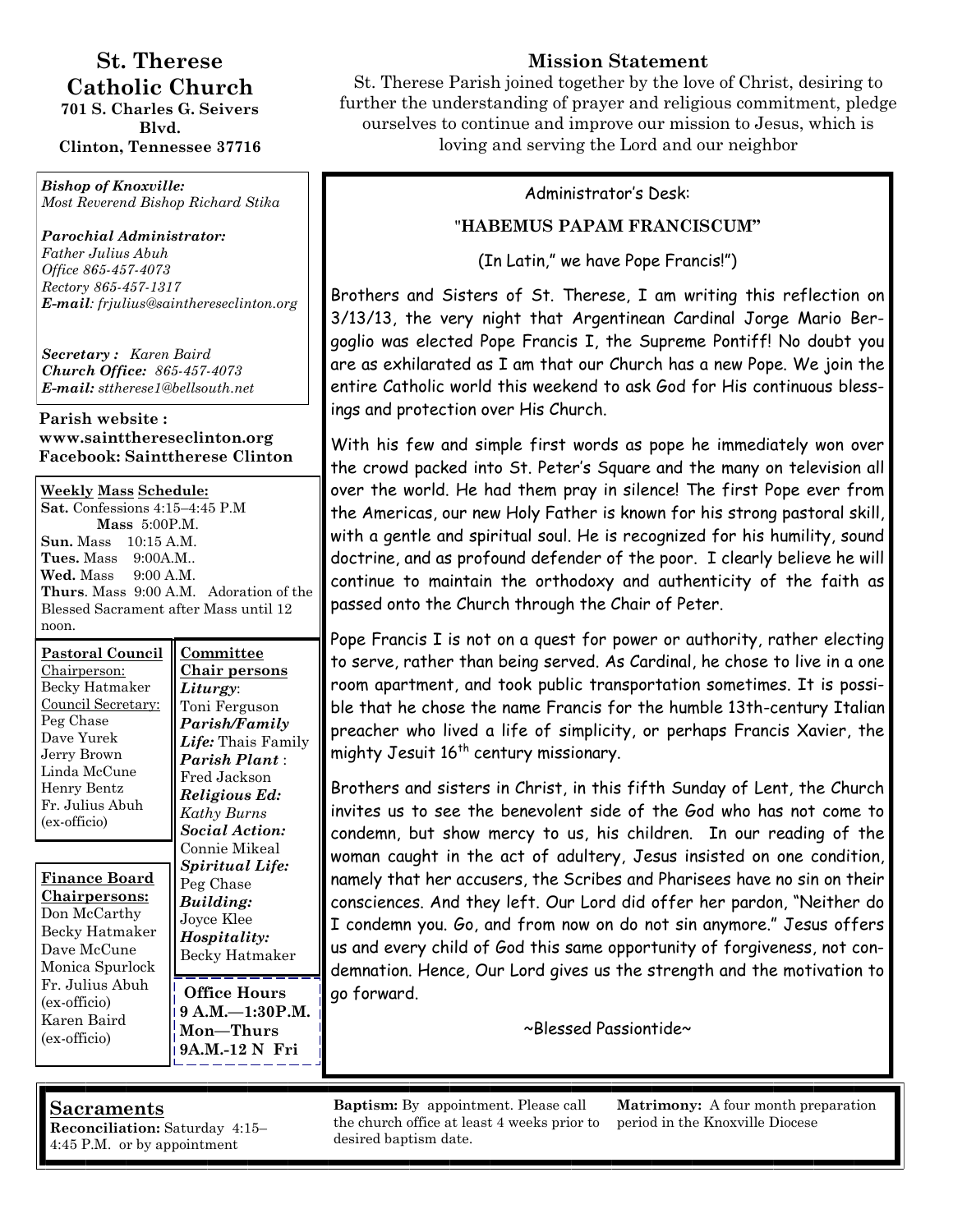| St.                                  | <b>Therese</b>                                              | Operating                                                 | <b>Budget</b>                                             |                                                                                     |
|--------------------------------------|-------------------------------------------------------------|-----------------------------------------------------------|-----------------------------------------------------------|-------------------------------------------------------------------------------------|
| Offertory<br>Collection<br>Last Week | Offertory<br>Collections<br>for the month<br>of Dec. $2012$ | Offertory<br>Collections<br>for the month<br>of Jan. 2013 | Offertory<br>Collections for<br>the month of<br>Feb. 2013 | Monthly<br><b>Offertory</b><br><b>Budget for</b><br><b>Fiscal Year</b><br>2012-2013 |
| \$2,570.00                           | \$23,969.00                                                 | \$17,808.21                                               | \$11,510.00                                               | \$16,500.00                                                                         |

Sincere thanks for your financial stewardship in support of our ministries at St. Therese. If you would like more information about the budget please call the church office or contact a member of the Finance Board.

*Fr. Julius*

"*There will be an altar server training meeting on Sat morning March 23rd at 10:30. All altar servers and anyone interested in becoming an altar server should attend the training session. Please talk to Father if you have any questions about the meeting or becoming an altar server".*

**The St. Therese / St. Joseph Lenten Penance Service will be held at St. Joseph on Tuesday Mar. 19th @7P.M.**

**Thursday March 21st @ 5:30 P.M. and on Holy Thursday at 7P.M. Good Friday at 6P.M. and on Holy Saturday at 7P.M. —There will be Choir practice for everyone interested in singing for the Holy Week and Easter Liturgies** 

#### **Parish Council Representative**

*We are looking for registered members of St. Therese Parish who have a desire to advise and assist Fr. Julius in planning, policy making and overall coordination of parish activities If you have an interest in serving your parish, or if you may want to suggest anyone you think who might be interested to serve in this capacity , please call Linda McCune, Becky Hatmaker, or Fr. Julius by March 29, 2013*

Father Julius will lead the Stations of the Cross on March 22nd

There will be an Easter Egg hunt on March 31st immediately following the 11:00 am mass. Children 5th grade and younger are invited to participate. Treat bags will be available for all children. Don't forget to bring your Easter baskets. "

E.<br>ESESESESESES ESESESES ESESESESES ESESESES ESESESESES ESESESESESESESESESES ESESESESESESESESESES ESESESESESESESE

**Clinton Holy Week Ecumenical Services** Mon. Mar. 25 through Thurs. Mar. 28. @ 12:05 P.M. at St. Marks. St. Therese will have the Wed. Mar.27th service. Please go and represent St. Therese.

**Junior Legion of Mary** will begin meeting on April 27th

.

**Look for the sign-up sheet for Easter Flower Memorials**

# **Ministries Mar. 23&24** (Palm Sunday)

Lector **Sat.** *S. Bieleski N– M. Spurlock , V– M. Haka*  **Sun.** *M. Mc Myler N-Sr. Lillian, V– V. Chiaro*  **Servers** 

**Sat.** *J Carter, J. Ferguson, S. Carter, S. Carter, T. Gudina,*  **Sun.** *A. Govelitz, M. Govelitz, C. Lockard, A. Hundley, B. Milne* 

#### Extra ordinary Ministers of Holy Communion

**Sat.** *H. Bentz, J. Borne, P. Chase*  **Sun.** *B. Hunt, C. Mikeal.* 

*L. McCune*  Ushers **Sat**. *R. Schramm, F. Schramm* 

**Sun.** *J. Clevenstine, E Clevenstine* 

**Cantor Sat.** *T. Ferguson Sun. M. Tuskan*  Music **Sat.** *J. Bentz* **Sun***. M. Tuskan* 

If you are unable to minister on the assigned date please find your own replacement.

#### **Mass Intentions Mar. 15 thru Mar.24**

**Sat. 3/16 \***People of St. Therese **Sun. 3/17** \*People of St. Therese **Tues. 3/19** +Burt Paynter by George & Jenny Paynter **Wed. 3/20** +Mel Chase By Raymond & Terri Cleis **Thurs. 3/21** +Mel Chase by Mary Fehribach **Fri. 3/22 \*** by **Sat. 3/23 +**Eleanor Lux by Ronnie & Monica Spurlock **Sun. 3/24** \*People of St. Therese

\$<br><del>AARAARAARAARAARAARAARAARAARAARAARAARA</del>

**她能和最前期的最后的我的最后的最后的我的最后的我的是我的最后的我的是我的我的我的我的是我的我的**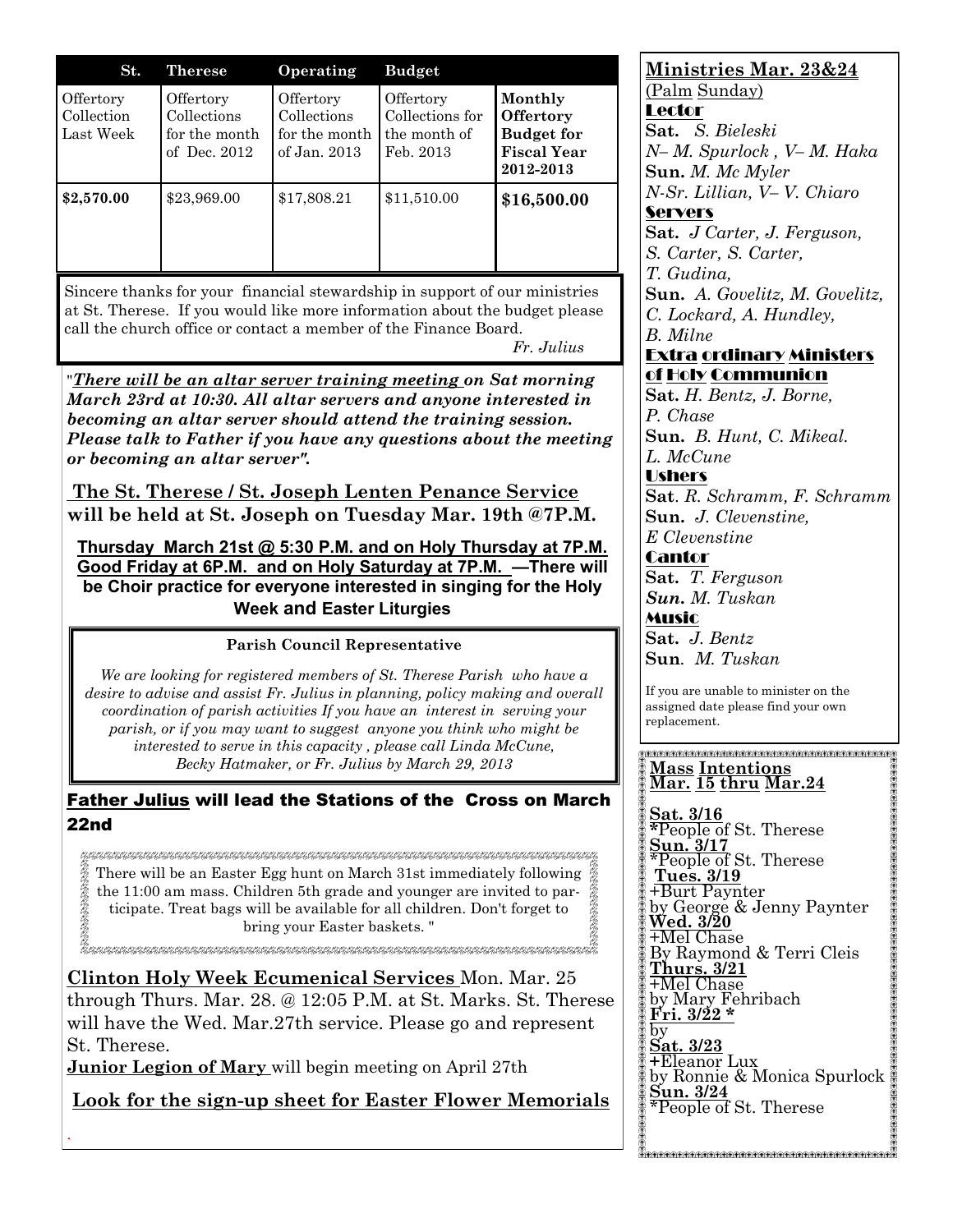PLEASE REMEMBER IN YOUR PRAYERS: *Kristin Schramm, Louise Kendra, Rocky May, Helen Beckner, Patrice Thompson, Katie York, Lydia Hatmaker, Louise Poly, Heather Phillips, Sandy Boles, Marcella Henn Miranda Lawrence, Barbara Bieleski,*

*Jessica Parker, Ron Spurlock, Travis and Tyler Ervin, David Trent, Lee Welty, Jesse Baker, Bradley Adkins, Andrew Adkins , Tyler Buss, Adrian Agbanlog, Jon-Michael Hatmaker who are on military assignment, and for all the other men and women currently serving in the military.* 

| <u>This Week at St. Therese</u>                                                                                                                                                                                                                                                                                                               | <b>Celebrations this Week</b>                                                                                                                                 | <b>Knights</b><br><b>Of Columbus</b>                                                                                                                                                    |  |  |  |
|-----------------------------------------------------------------------------------------------------------------------------------------------------------------------------------------------------------------------------------------------------------------------------------------------------------------------------------------------|---------------------------------------------------------------------------------------------------------------------------------------------------------------|-----------------------------------------------------------------------------------------------------------------------------------------------------------------------------------------|--|--|--|
| <b>Tues. 3/19</b> 9 A.M. Mass<br>10 A.M. Bible Study<br>7P.M. Penance Service @ St.<br>$\emph{Joseph}$<br><u>Wed. 3/20</u>                                                                                                                                                                                                                    | <b>Birthdays</b><br>JosephMaimone-3/12<br>Ahmed Halouma-3/17<br>Sally Eisenhauer-3/18<br>Marty Balsley $-3/22$                                                | <b>Next meeting: TBA</b>                                                                                                                                                                |  |  |  |
| 9A.M. Mass<br>After Mass Legion of Mary<br>7P.M. RCIA<br><u>Thurs. 3/21</u> 9 A.M. Mass                                                                                                                                                                                                                                                       | If you do not see your special date above<br>you might need to update your parish<br>registration.                                                            | <b>St. Therese Women's</b><br><b>Group</b><br>Bake Sale Mar. 23 &<br>24th Ladies please bring<br>in baked items and plan<br>to help sell                                                |  |  |  |
| <i>Adoration of the Blessed</i><br>Sacrament after Mass<br>Fri._3/22_9 A.M. Mass<br>7P.M. Stations of the<br>Cross led by Fr. Julius<br><u>Sat.3/23</u><br>$4.15$ P.M. Confession                                                                                                                                                             | <b>Legion of Mary Wednesdays</b><br>after 9 A.M. Mass<br>Jr. Legion of Mary's 1st meeting<br>will be on April 27th @ 11A.M.<br>RCIA meets Wednesday Mar. 20th | April 7th tea 2-4 PM<br>*************<br>April 8th meeting Speaker<br>Dr. Fran Pisano church hall<br>6:30<br>******                                                                     |  |  |  |
| 5 P.M Sunday Vigil Mass<br><u>Sun.</u> 3/24<br>9A.M. Rel. Ed.<br>$10:15$ A.M. Mass                                                                                                                                                                                                                                                            | at 7:00 P.M. Retreat @ St. Joseph<br>SENIOR MOMENTS<br>April 5th-Meeting will be a<br>Luncheon Watch for details!                                             | April 19th & 20th rummage<br>sale. Set up dates<br>April 17th &18th<br>Start bringing in items<br>after the April 8th meeting.<br>April 18-20th<br>Province Convention<br>in Nashville. |  |  |  |
| Remember our parishioners<br>who are in the hospitals $\&$<br>h o m e s :<br>nursing<br><i>Louise Kendra</i> is at Brakebill<br>Nursing Home in Knoxville<br><i>Mary Alice Eisenhauer</i> is at<br>Morning<br>Pointe<br><i>Louise Poly</i> is in Mabel Rose<br>Papillion,<br>NE<br><b>Estates</b><br>in<br><i>Joan Nelson</i> is at Five Star | Apr. 19th-BINGO<br>@ St. Therese<br>10 A.M.<br>(please remember to bring a gift<br>bag $$1$ to $$2$ in value)                                                 | <u> Religious Ed.</u><br>Preschool through High<br><b>School Classes meet</b><br>every Sunday morning<br>$at$ 9:00<br>No classes on Mar. 24 or<br>Mar.31                                |  |  |  |
| Residence<br>of<br>Hollywood in<br>Hollywood,<br>FL.<br>the<br>Call<br>church office for<br>these ad-<br>dresses.                                                                                                                                                                                                                             | **************************<br>Bible Study<br>Next class: Tuesday Apr. 2, 2013<br><i>00000000000000000000000000000</i>                                         | Children's<br><b>Last Week</b><br><b>Offertory</b><br>\$6.00                                                                                                                            |  |  |  |

**Collecting used books and CD's has made the church**